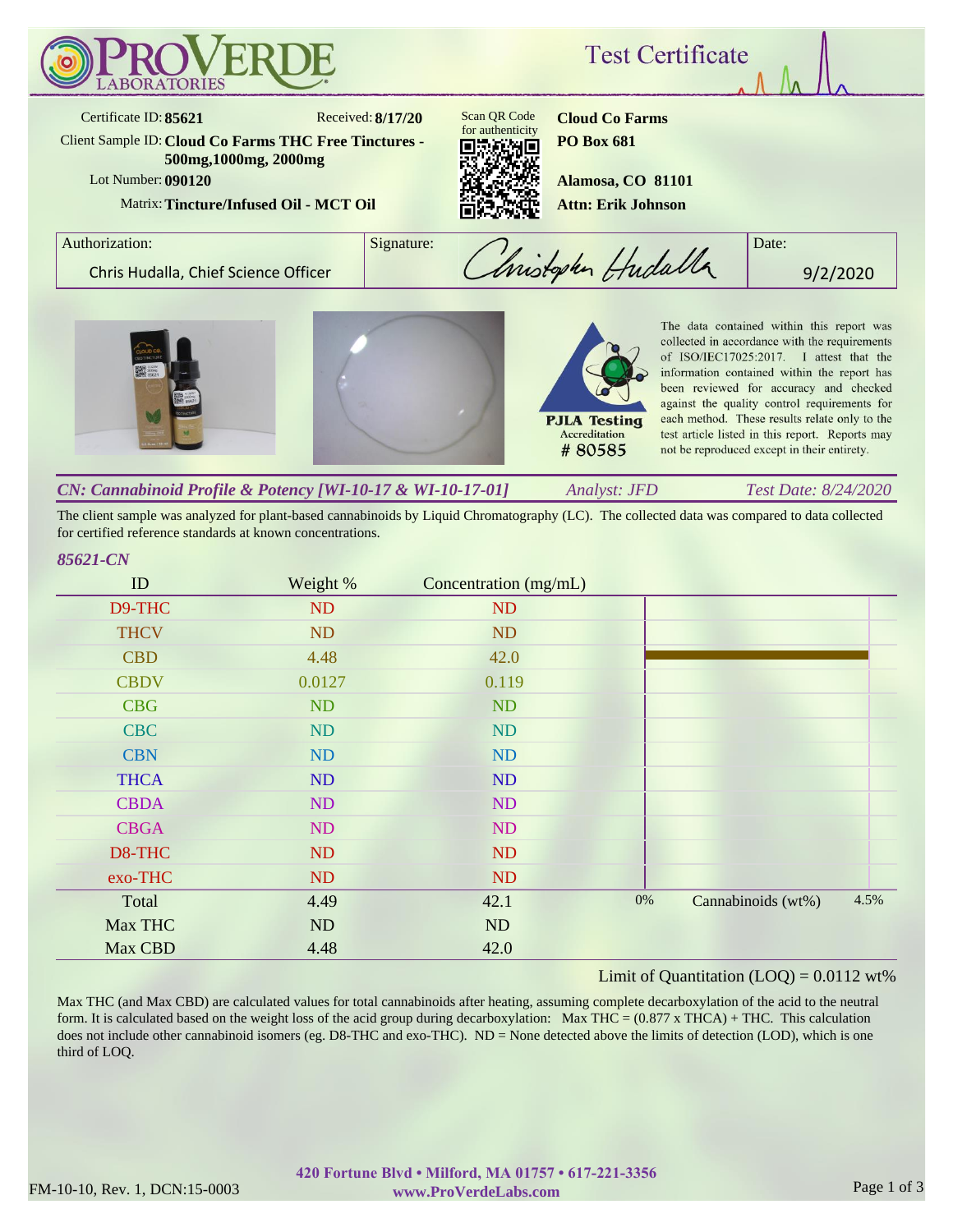| <b>HM: Heavy Metal Analysis [WI-10-13]</b><br>Test Date: 8/21/2020<br><i>Analyst: CJS</i> |
|-------------------------------------------------------------------------------------------|
|-------------------------------------------------------------------------------------------|

This test method was performed in accordance with the requirements of ISO/IEC 17025. These results relate only to the test article listed in this report. Reports may not be reproduced except in their entirety.

| 85621-HM |         |                                     |      |     | Use Limits $2 \, (\mu g/kg)$ |               |
|----------|---------|-------------------------------------|------|-----|------------------------------|---------------|
| Symbol   | Metal   | Conc. $\frac{1}{\mu}$ ( $\mu$ g/kg) | RL   | All | Ingestion                    | <b>Status</b> |
| As       | Arsenic | ND                                  | 50.0 | 200 | 1,500                        | <b>PASS</b>   |
| Cd       | Cadmium | ND                                  | 50.0 | 200 | 500                          | <b>PASS</b>   |
| Hg       | Mercury | ND                                  | 50.0 | 100 | 1,500                        | <b>PASS</b>   |
| Pb       | Lead    | ${\rm ND}$                          | 50.0 | 500 | 1,000                        | <b>PASS</b>   |

1) ND = None detected to Lowest Limits of Detection (LLD)

2) MA Dept. of Public Health: Protocol for MMJ and MIPS, Exhibit 4(a) for all products.

3) USP exposure limits based on daily oral dosing of 1g of concentrate for a 110 lb person.

| <b>PST: Pesticide Analysis [WI-10-11]</b> | <i>Analyst: CJR</i> | Test Date: $9/1/2020$ |
|-------------------------------------------|---------------------|-----------------------|
|                                           |                     |                       |

The client sample was anlayzed for pesticides using Liquid Chromatography with Mass Spectrometric detection (LC/MS/MS). The method used for sample prep was based on the European method for pesticide analysis (EN 15662).

*85621-PST*

| Analyte            | CAS           | Result    | Units | <b>LLD</b> | Limits (ppb) | <b>Status</b> |
|--------------------|---------------|-----------|-------|------------|--------------|---------------|
| Abamectin          | 71751-41-2    | ND        | ppb   | 0.20       | 300          | <b>PASS</b>   |
| Spinosad           | 168316-95-8   | ND        | ppb   | 0.10       | 3000         | <b>PASS</b>   |
| Pyrethrin          | 8003-34-7     | <b>ND</b> | ppb   | 0.10       | 1000         | <b>PASS</b>   |
| Trifloxystrobin    | 141517-21-7   | ND        | ppb   | 0.10       | 30000        | <b>PASS</b>   |
| Spirotetramat      | 203313-25-1   | ND        | ppb   | 0.10       | 13000        | <b>PASS</b>   |
| Spiromesifen       | 283594-90-1   | ND        | ppb   | 0.10       | 12000        | <b>PASS</b>   |
| Piperonyl butoxide | $51-03-6$     | ND        | ppb   | 0.10       | 8000         | <b>PASS</b>   |
| Paclobutrazol      | 76738-62-0    | ND        | ppb   | 0.10       | 10           | <b>PASS</b>   |
| Myclobutanil       | 88671-89-0    | ND        | ppb   | 0.10       | 9000         | <b>PASS</b>   |
| Imidacloprid       | 138261-41-3   | ND        | ppb   | 0.10       | 3000         | <b>PASS</b>   |
| Imazalil           | 35554-44-0    | ND        | ppb   | 0.10       | 10           | <b>PASS</b>   |
| Fenoxycarb         | 72490-01-8    | ND        | ppb   | 0.10       | 10           | <b>PASS</b>   |
| Etoxazole          | 153233-91-1   | ND        | ppb   | 0.10       | 1500         | <b>PASS</b>   |
| <b>Dichlorvos</b>  | $62 - 73 - 7$ | <b>ND</b> | ppb   | 3.00       | 10           | <b>PASS</b>   |
| Cyfluthrin         | 68359-37-5    | ND        | ppb   | 0.50       | 1000         | <b>PASS</b>   |
| <b>Bifenthrin</b>  | 82657-04-3    | ND        | ppb   | 0.20       | 500          | <b>PASS</b>   |
| <b>Bifenazate</b>  | 149877-41-8   | ND        | ppb   | 0.10       | 5000         | <b>PASS</b>   |
| Azoxystrobin       | 131860-33-8   | ND        | ppb   | 0.10       | 40000        | <b>PASS</b>   |

\* Testing limits for ingestion established by the State of California: CCR, Title 16, Division 42, Chapter 5, Section 5313. ND indicates "none detected" above the lower limit of detection (LLD). Analytes marked with (\*) indicate analytes for which no recovery was observed for a prespiked matrix sample.